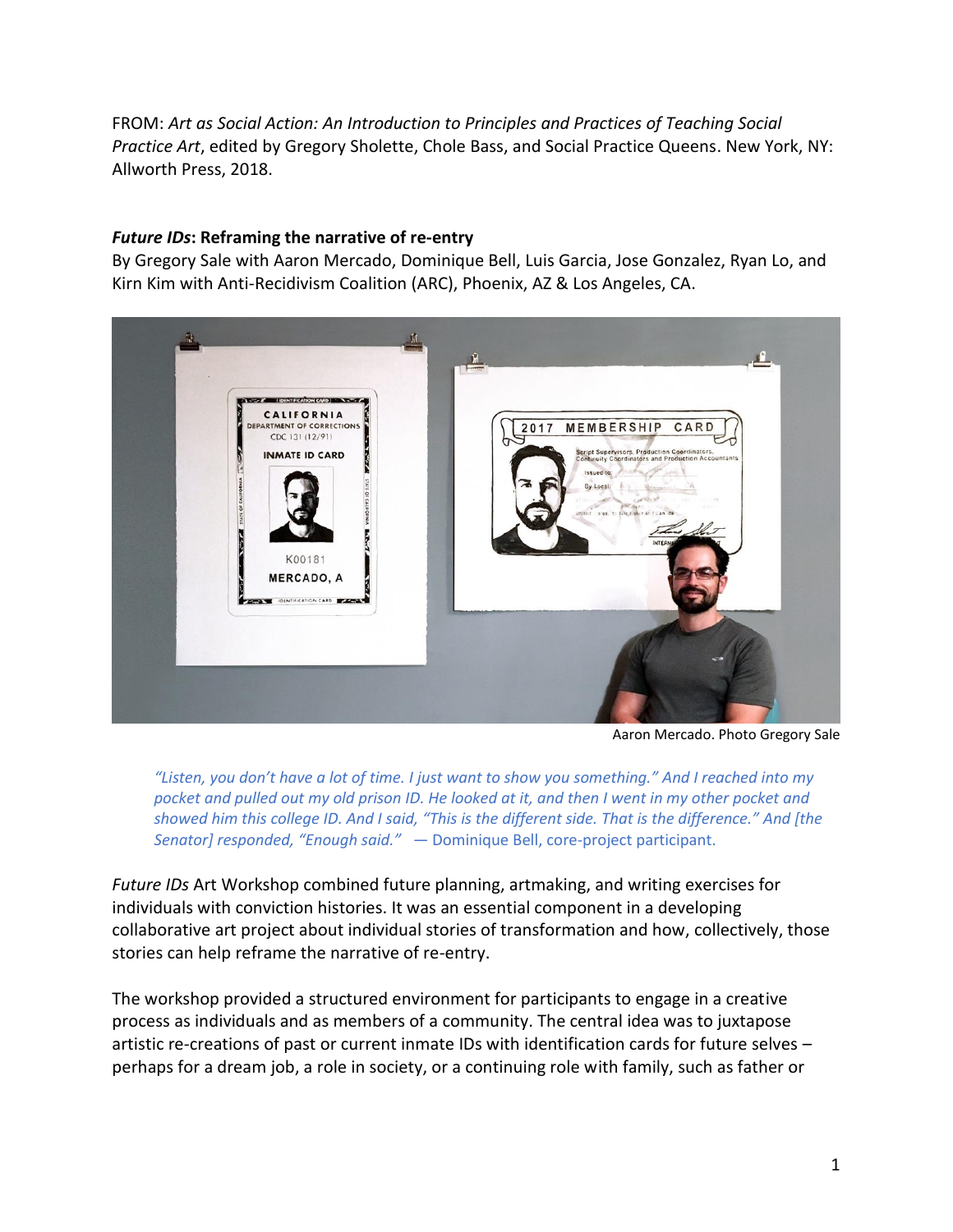mother. Participants were then asked to write a simple message to themselves and others about their intention for that future self.

This assignment was collaboratively designed with members of the Anti-Recidivism Coalition (ARC) – Aaron Mercado, Dominique Bell, Luis Garcia, Jose Gonzalez, Ryan Lo, and Kirn Kim. Founded by Hollywood producer Scott Budnick, ARC is a movement of system-involved members, community advocates, and allies committed to transforming the justice system. ARC members share their turnaround stories with elected officials to convince them that rehabilitation is possible, leading to laws for more humane sentencing for juveniles and restored budgets for prison college programs.

For two years, I have served as an ally and embedded artist with ARC. *Future IDs* was the first major project stemming from our partnership, adding a visual and cultural component to the individual growth and advocacy work that ARC and its members undertake.

Leading to the workshop, the conceptual framework of *Future IDs* was introduced at the ARC annual retreat, during project development sessions, and with an exhibition at the ARC offices. ARC members were shown what participants could expect and what to prepare beforehand. Throughout an eight-hour day, nineteen ARC members and four allies participated in this inaugural workshop. Five core participants helped co-facilitate, along with guest artists, a life coach, and a writer. The event was held at the ARC offices in downtown Los Angeles.



## **The Workshop: Learning Modules**

Writing session with Matthew Mizel. JD Melendez. Photos Ryan Lo

*Every child is asked, "What do you want to be when you grow up?" For many of us, we lost the opportunity to fulfill that childhood dream. But that doesn't mean we still don't have the desire to become something that redefines who we are. So I ask, what do you want to be when you grow up? What ID do you want to be carrying in the future?* — Kirn Kim, core-project participant.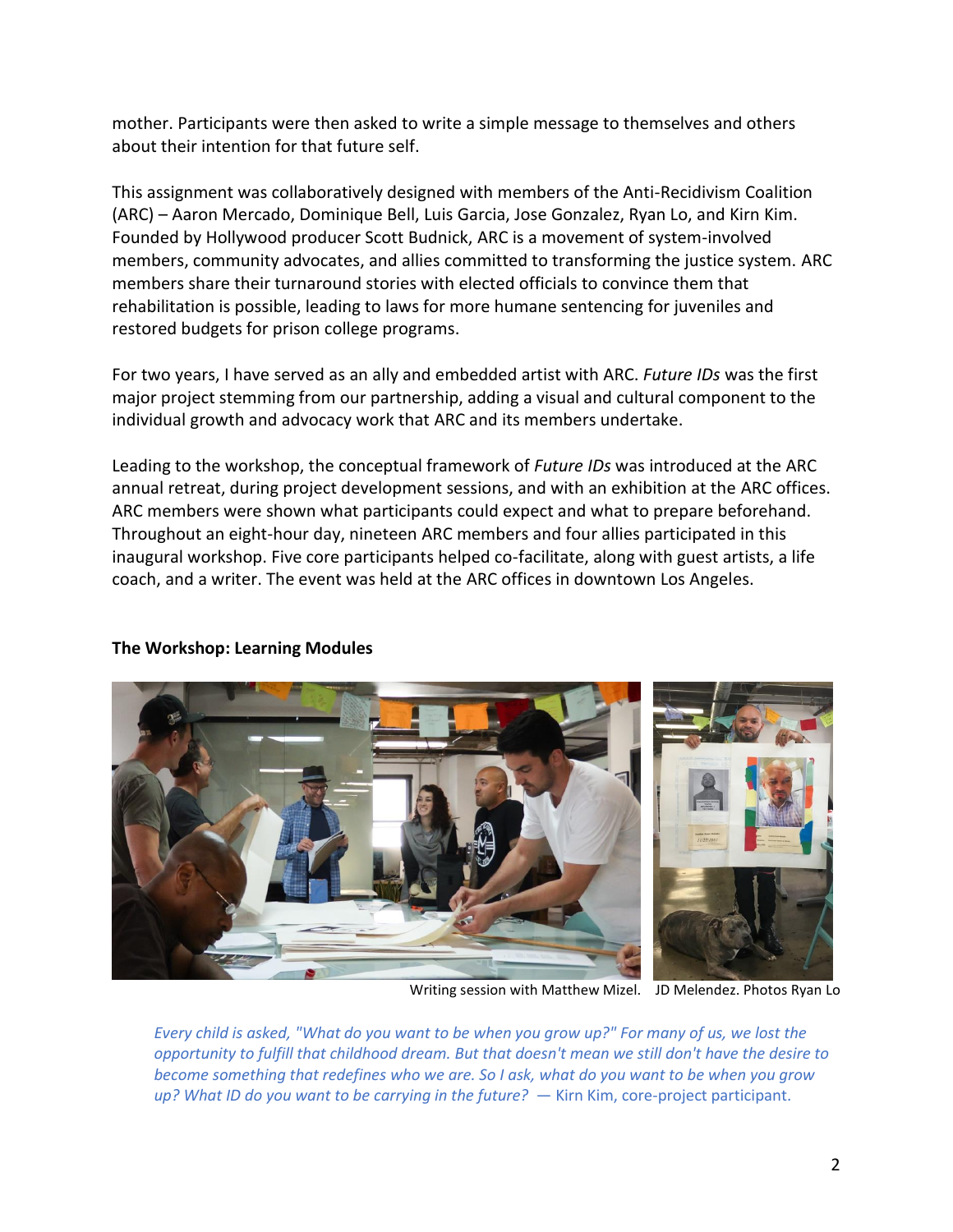We began with introductions and a discussion with Sara Daleiden, social practice artist and codirector of The Bunny House. The core project collaborators explained our conceptual framework and how the individual components would form a successful overall project. We first studied public campaigns that dealt with mass incarceration, stigma, race, and inequity, and discussed the cultural scripts that accompany those who have been incarcerated. We expressly created an opportunity to consider visual components that correspond to incarceration in the public eye, as well as the cultural, social, and political impacts of those visual components. We noted that someone, somewhere, had designed the prison ID. We devoted time to engage a discussion on the power of that image and what it might mean to take ownership of it by making one's own.

Later, we carried out a group exercise focused on creating context around images, considering a range of strategies that contemporary artists use to create portraits. Several ARC members who self-identified as artists led a discussion on how artistic production is valued differently inside prison culture than in the art world.



#### **Future Planning**

Christopher Battle and Aaron Mercado. Christopher Battle and Aaron Mercado.



The second module began with a listening session that worked in part as an icebreaker. We learned that the participants came from diverse life experiences. I then introduced an exercise I use with my university art students to help them uncover the center of their art practice: based in identifying early childhood passions and favorite play, we considered what was modeled at home or in life while growing up. Thirdly, we reviewed a Life Planning and Goal Setting Workbook that helps with setting short-term and long-term goals, their core values, and basic action plans.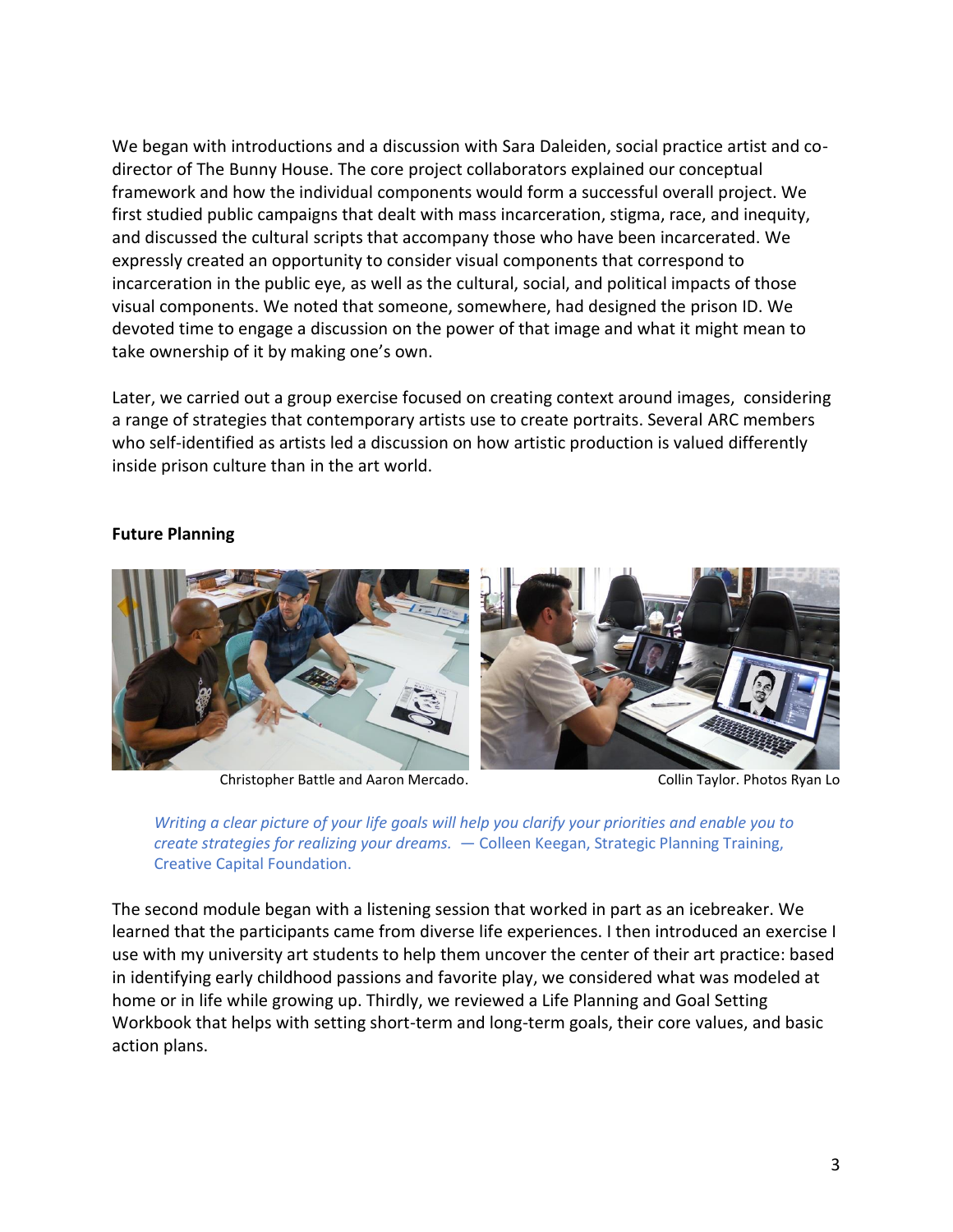Participants discussed the bravery required of formerly incarcerated persons to aspire to professions that some might consider impossible to achieve. Others, with expansive lists of possibilities for their future selves, focused on one revenue-earning job for purposes of this project. Some, whose future goals had not crystallized yet, but who planned to get job training or go to college, settled on making student IDs.

| Inmate ID |  |
|-----------|--|
|           |  |
|           |  |
|           |  |
|           |  |
|           |  |
|           |  |
|           |  |
|           |  |

## **Artmaking**

For the third module, participants were invited to draw, paint, collage, or reproduce their ID images, texts, and design elements in any artistic way of their choice. They were provided with four large sheets of multi-media paper on which simple outlines of generic identification cards had been previously drawn with architect blue-print pencil. Each sheet folded to fit into a 9" x 12" envelope, so it could be sent in and out of prison mailrooms, and easily transported on the outside.

Before drawing, we discussed the structure of identification cards and the types of information that are regularly included: images, job titles, company names, icons, logos, and bar codes. We provided a book of examples from various professional fields. Participants researched online; those who could not find specific resonant examples were encouraged to invent their new IDs creatively. Visual artists Rojelio Cabral, Aaron Mercado, and I were present to assist participants with technical and conceptual aspects. Rather than teaching collage, drawing, or painting skills, these artists led conversations about learning how to think and solve problems creatively, as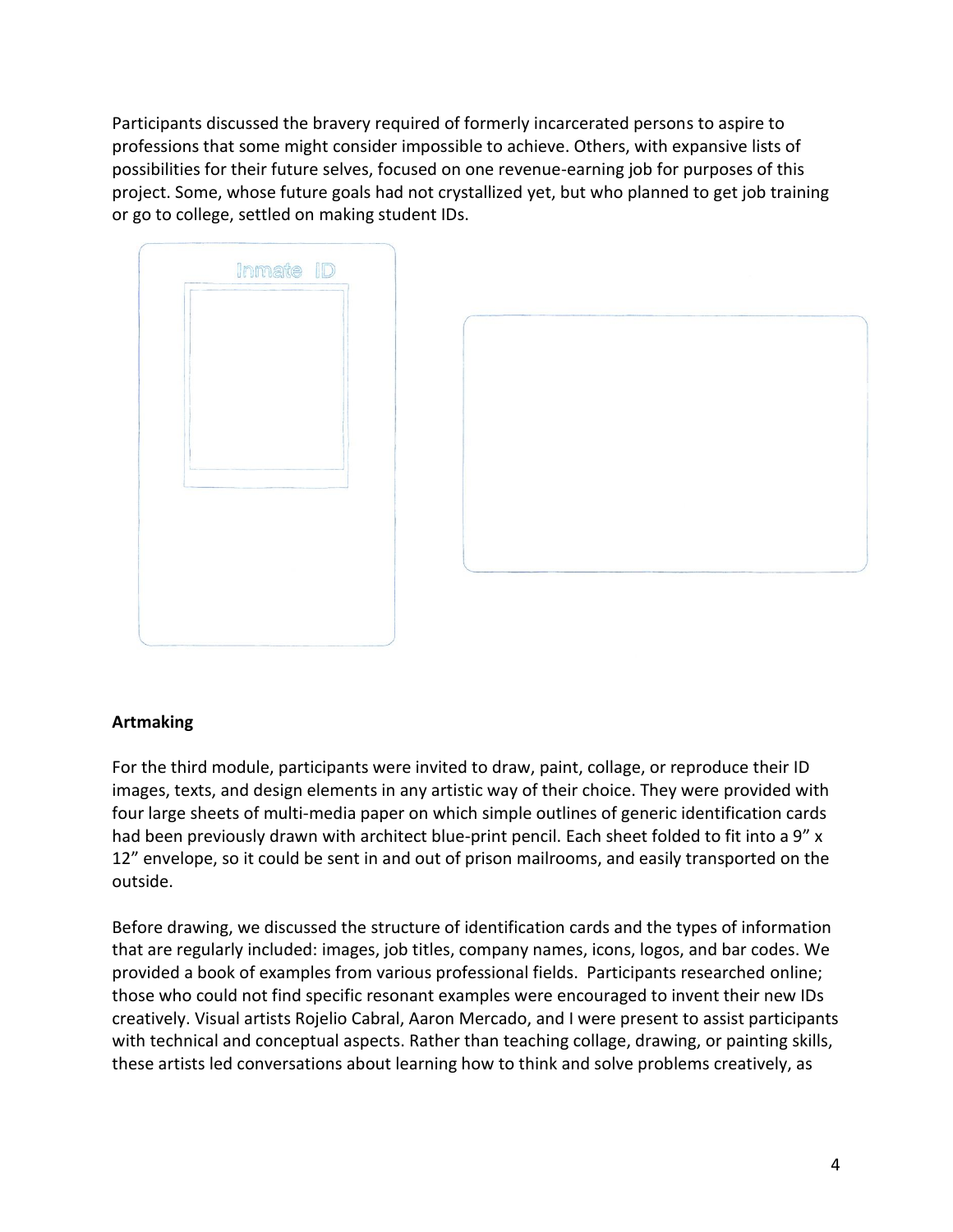well as on how to later express that process. All participants honed their conceptual understanding and set course for their individual projects.

### **Writing**

The fourth module, led by Matthew Mizel, framed the question posed to all participants: to write a simple message to themselves and others about their intentions for their future. Participants were asked to include that job title or life role in their central personal messages. Mizel grounded the exercise by asking them to provide a basic dictionary definition of that job title or role. He then continued with a series of prompts that invited participants to envision themselves in various scenarios as that future self, talking and engaging with others. One project collaborator wrote: "Pray for me to be the father I can be," and another, "Learning from my past has taught me how to be a teacher."

# Pray for me to be the father I can be



Carlos and Clarissa Cervantes. Photo Gregory Sale

#### **Wrap Up**

Participants were encouraged to continue working on their individual artworks after the workshop ended. They were informed of follow-up opportunities for support and feedback, for contributing from their individual artistic and writing output to the overall project, and encouraged to make some for themselves. Over the next year, core project participants and I will collect finished artwork, building several events, including an exhibition with public programs.

#### **Reflection/Evaluation**

*What made this project real for me was when I read "Pray for me to be the father I can be." As a future intention, that statement humanizes us. A lot of us grew up without a father. It was at that moment that I realized how essential this project could be to our community and to our growth and to the growth of ARC as a whole.* — Jose Gonzalez, core-project participant